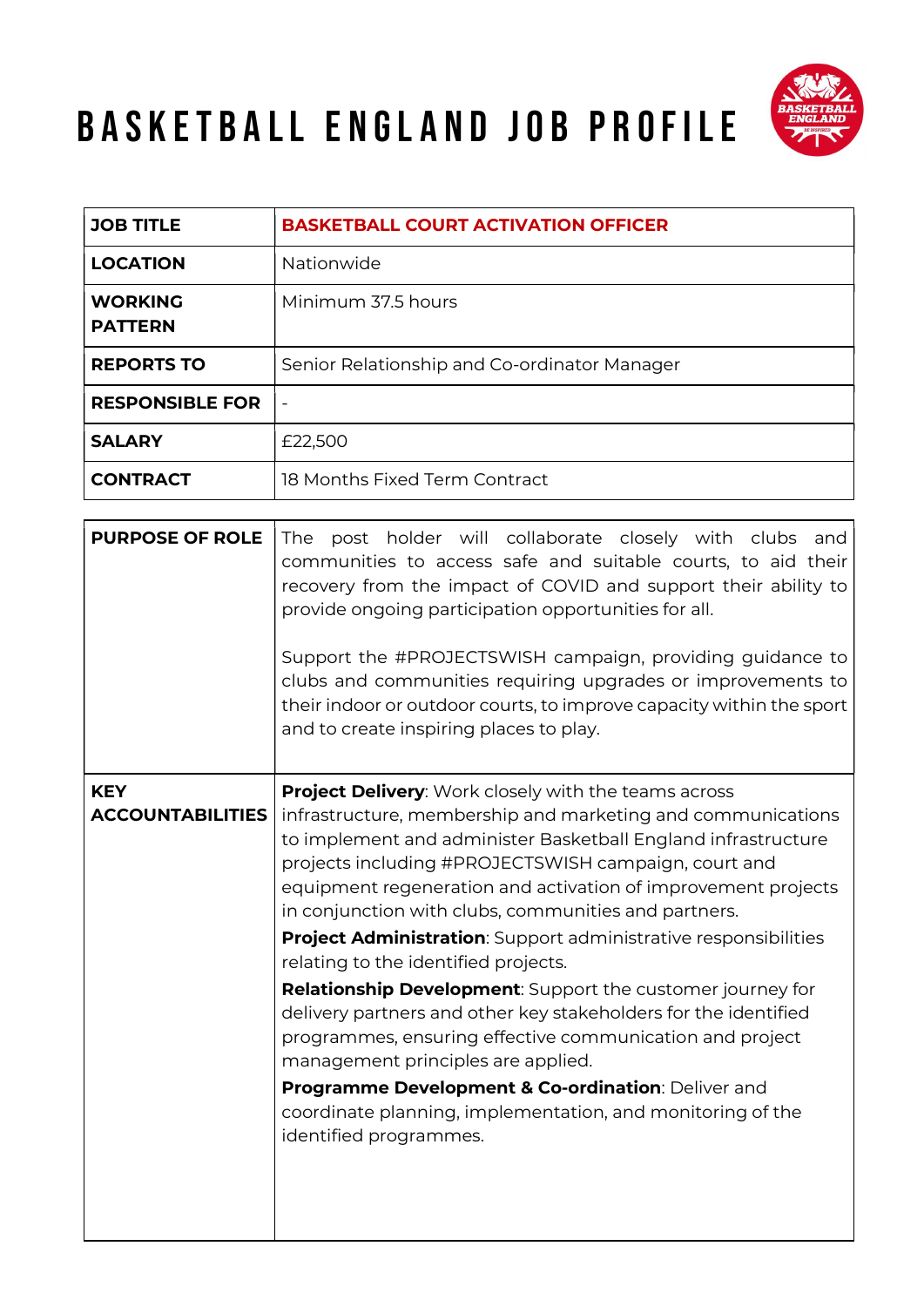| <b>OPERATIONAL</b><br><b>ACCOUNTABILITIES</b> | <b>Project Delivery:</b> To deliver the requirements of the infrastructure<br>projects to assist organisations, clubs and players in obtaining<br>affordable or free access to basketball facilities.                                                                                               |
|-----------------------------------------------|-----------------------------------------------------------------------------------------------------------------------------------------------------------------------------------------------------------------------------------------------------------------------------------------------------|
|                                               | <b>Communications:</b> Delivery of frequent key messages and<br>ongoing communications with all internal and external<br>communications across all partners.                                                                                                                                        |
|                                               | <b>Decision Making:</b> Ability to make appropriate operational<br>decisions to meet the programme objectives in liaison with your<br>Line Manager and other teams across the business.                                                                                                             |
|                                               | <b>Marketing Support:</b> To provide briefs and quality information<br>the<br>required<br>campaign,<br>marketing,<br>support<br>to<br>communications and PR for the portfolio of programmes and<br>related events.                                                                                  |
|                                               | <b>Service Delivery:</b> To co-ordinate the operational delivery of<br>required services ensuring they are effective and fit for purpose to<br>deliver our programmes successfully, enabling partners to be part<br>of this where relevant                                                          |
|                                               | Governance, Risk & Compliance: Abide by all of Basketball<br>England's rules, regulations and policies (Including but not limited<br>to, Equal Opportunities & Equity Policy; Safeguarding Policy; Code<br>of Ethics & Conduct; Anti-Doping, Anti-Betting, Anti-Corruption<br>and Confidentiality). |
|                                               | <b>Other duties:</b> Any other duties as required by the line manager<br>that are commensurate with the grade.                                                                                                                                                                                      |
| <b>RELATIONSHIP</b><br><b>MANAGEMENT</b>      | <b>Internal Team:</b> Build relationships with teams across Basketball<br>England to effectively support the operational delivery of all<br>participation programmes and wider initiatives.                                                                                                         |
|                                               | <b>Stakeholder Support:</b> Building positive relationships with our<br>stakeholders, including regional committees, clubs, communities,<br>coaches, officials, volunteers and key partners.                                                                                                        |
|                                               | <b>Ambassador Support:</b> To provide advice, motivation and support<br>to help the Ambassadors grow and develop to influence others to<br>engage in the campaign                                                                                                                                   |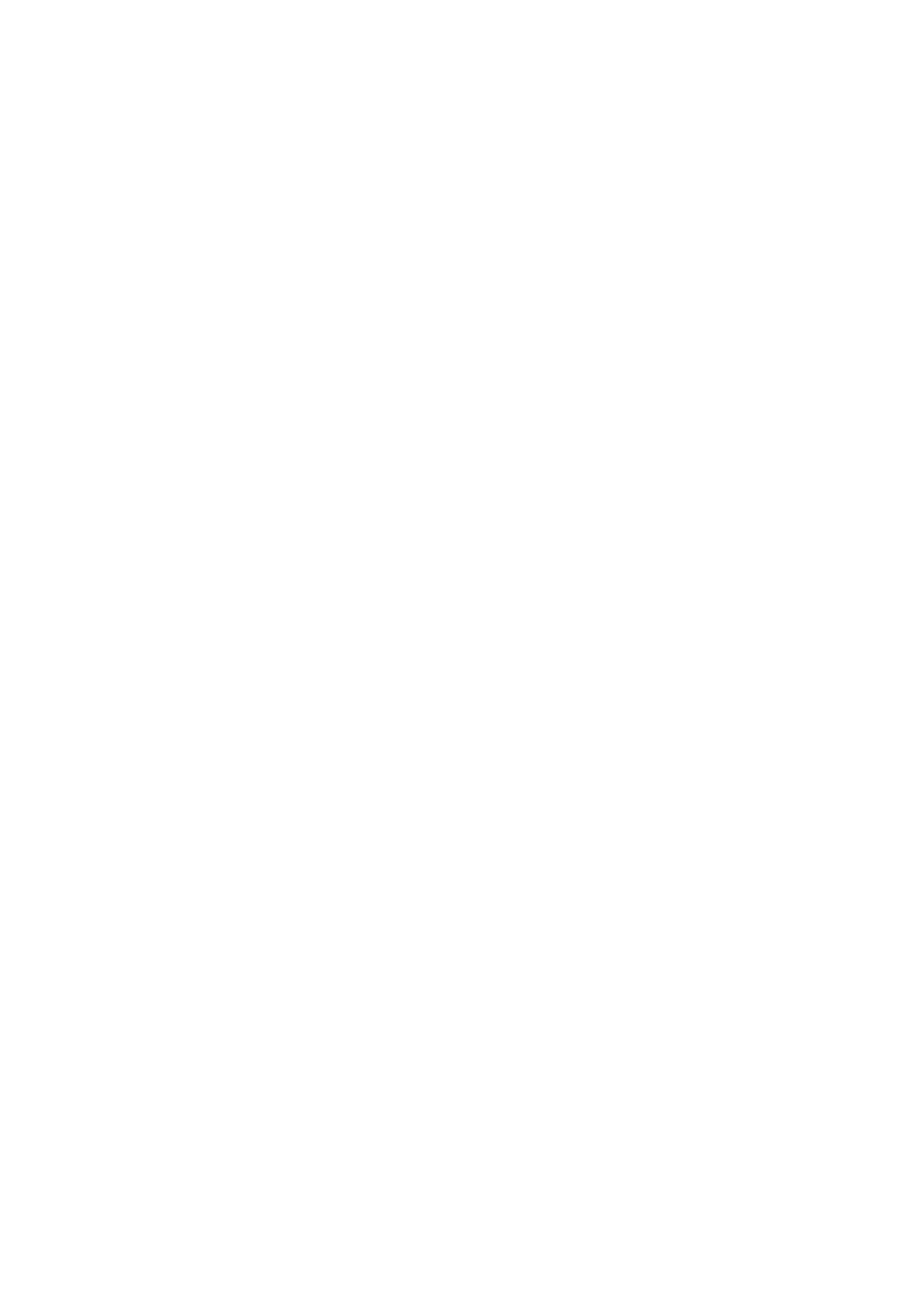## ROLE REQUIREMENTS

| <b>EXPERIENCE,</b> | <b>Qualifications:</b>                                                                                                                                                                                                                                                                   |
|--------------------|------------------------------------------------------------------------------------------------------------------------------------------------------------------------------------------------------------------------------------------------------------------------------------------|
| <b>KNOWLEDGE</b>   | A degree in a relevant subject or compensating work experience in a                                                                                                                                                                                                                      |
| & SKILLS           | relevant, related field.                                                                                                                                                                                                                                                                 |
|                    |                                                                                                                                                                                                                                                                                          |
|                    | <b>Experience:</b>                                                                                                                                                                                                                                                                       |
|                    | Demonstrable experience of:                                                                                                                                                                                                                                                              |
|                    | $\checkmark$ Project Development / Management: Experience developing<br>or supporting the development of initiatives, preferably for an<br>NGB or third-sector organisation.<br>$\checkmark$ Relationship Management: Building trust and strong                                          |
|                    | relationships with a range of stakeholders internally and<br>externally, potentially including BE staff and volunteers.                                                                                                                                                                  |
|                    | $\checkmark$ Relationship<br>Management:<br><b>Building</b><br>trust<br>and<br>strong<br>relationships internally and externally, ability to anticipate risks<br>and manage stakeholder expectations.                                                                                    |
|                    | $\checkmark$ Customer Support: Ability to adapt and deliver support services<br>to a growing volunteer network that is effective and efficient for<br>the customer                                                                                                                       |
|                    | <b>Personal Skills:</b>                                                                                                                                                                                                                                                                  |
|                    | $\checkmark$ Confident & Motivated: Confident with a high degree of self-<br>motivation and initiative.                                                                                                                                                                                  |
|                    | $\checkmark$ Mental Agility & Initiative: Excellent mental agility with the<br>ability to use own initiative to self-organise, plan and work<br>effectively, taking account of daily changing and competing<br>priorities.                                                               |
|                    | $\checkmark$ Quality Work at Speed: A proven ability to produce high quality<br>work and meet deadlines at speed and under pressure.                                                                                                                                                     |
|                    | <b>√ Teamwork:</b> Ability to work as a member of a team, with an<br>understanding of what behaviours contribute to effective<br>teamwork. Appreciation of the significance of confidentiality.                                                                                          |
|                    | √ <b>Communications:</b> Excellent interpersonal and communication<br>skills demonstrating an ability to communicate upwards to a<br>senior level (including CEO, Directors and the Board) and relate<br>to a wide range of people and organisations in the right<br>appropriate format. |
|                    | $\checkmark$ Solution Development: Ability to anticipate issues, problem<br>solve, manage ambiguity and make sound judgements on<br>sensitive matters.                                                                                                                                   |
|                    | $\checkmark$ Time Management: Ability to multi-task and prioritise work.                                                                                                                                                                                                                 |